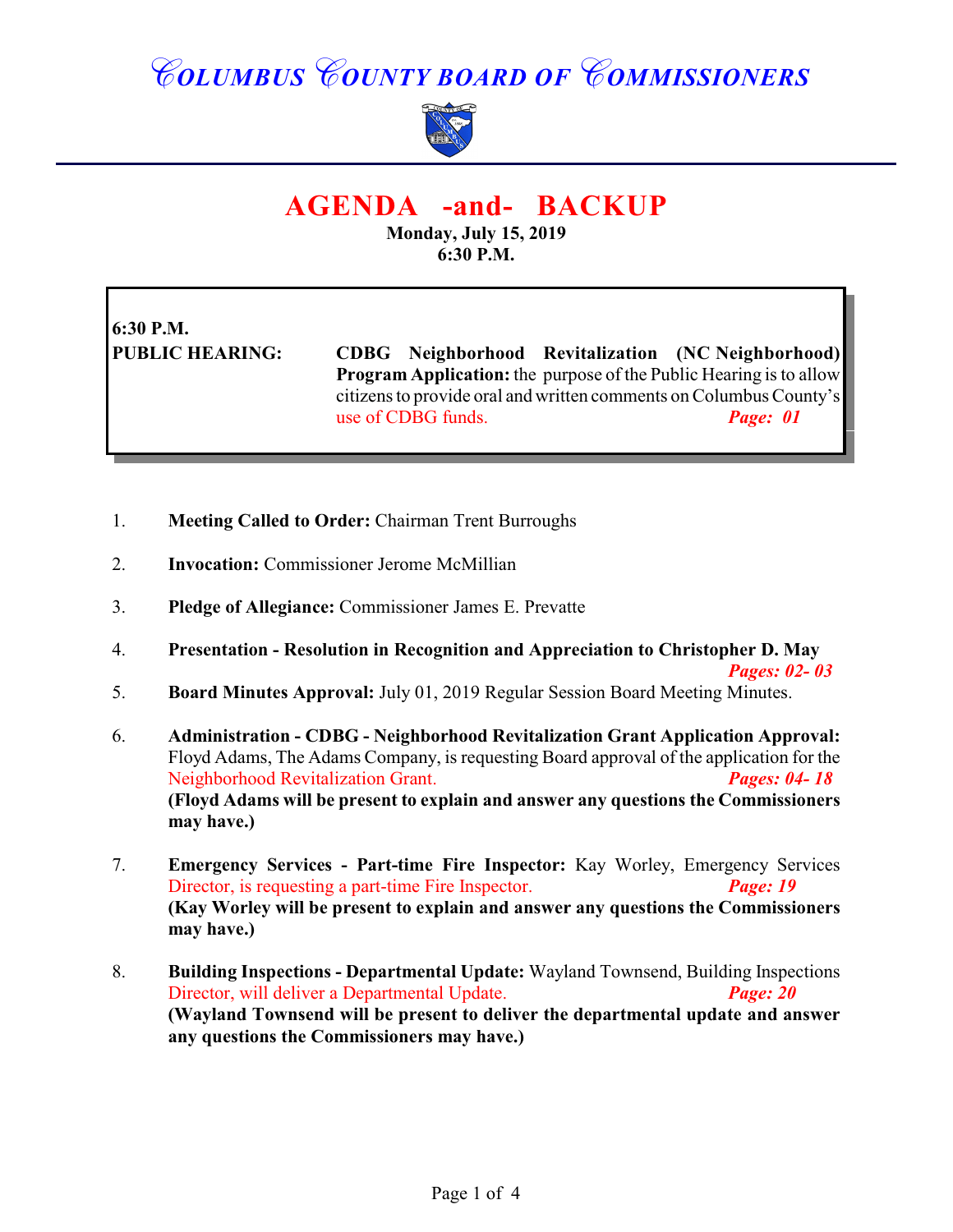- 9. **Health 2019 Health Ranking Report:** Kimberly Smith, Health Director, will present a review of the 2019 County Health Rankings. *Pages: 21 - 22* **(Kimberly Smith will be present to explain and answer any questions the Commissioners may have.)**
- 10. **Health 2018 State of the County Health Report:** Kimberly Smith, Health Director, will present the 2018 State of the County Health Report. *Pages: 23 -29* **(Kimberly Smith will be present to explain and answer any questions the Commissioners may have.)**
- 11. **Sheriff Comments to Commissioners:** Sheriff Jody Green will deliver comments on five (5) topics. *Page: 30* **(Sheriff Green will be present to explain and answer any questions the Commissioners may have.)**
- 12. **Social Services Energy Program Outreach Plan 2019-2020:** Algernon McKenzie, Social Services Director, is requesting Board approval of the Energy Program Outreach Plan for 2019-2020. *Pages: 31 - 33* **(Algernon McKenzie will be present to explain and answer any questions the Commissioners may have.)**
- 13. **Social Services Monthly Administrative Update:** Algernon McKenzie, Social Services Director, will deliver the Monthly Administrative Update. *Pages: 34 - 41* **(Algernon McKenzie will be present to explain and answer any questions the Commissioners may have.)**
- 14. **Finance Fund Balance Policy:** Bobbie Faircloth, Finance Director, is requesting Board approval of the Fund Balance Policy. (The first reading was done at the June 17, 2019 Meeting. The second reading was done at the July 01, 2019 Meeting.) *Pages: 42 - 48* **(Bobbie Faircloth will be present to explain and answer any questions the Commissioners may have.)**
- 15. **Resolution Resolution in Support of Tourism Rail from Conway, South Carolina to Tabor City, North Carolina:** Chairman Burroughs is requesting approval and adoption of the Resolution in Support of Tourism Rail from Conway, South Carolina to Tabor City, North Carolina. *Pages: 49 - 51* **(Chairman Burroughs will be present to explain and answer any questions the Commissioners may have.)**
- 16. **Appointments/Reappointments/Replacements to Committees and Boards:** June B. Hall, Clerk to the Board, is requesting appointments/reappointments/replacements.

*Page: 52*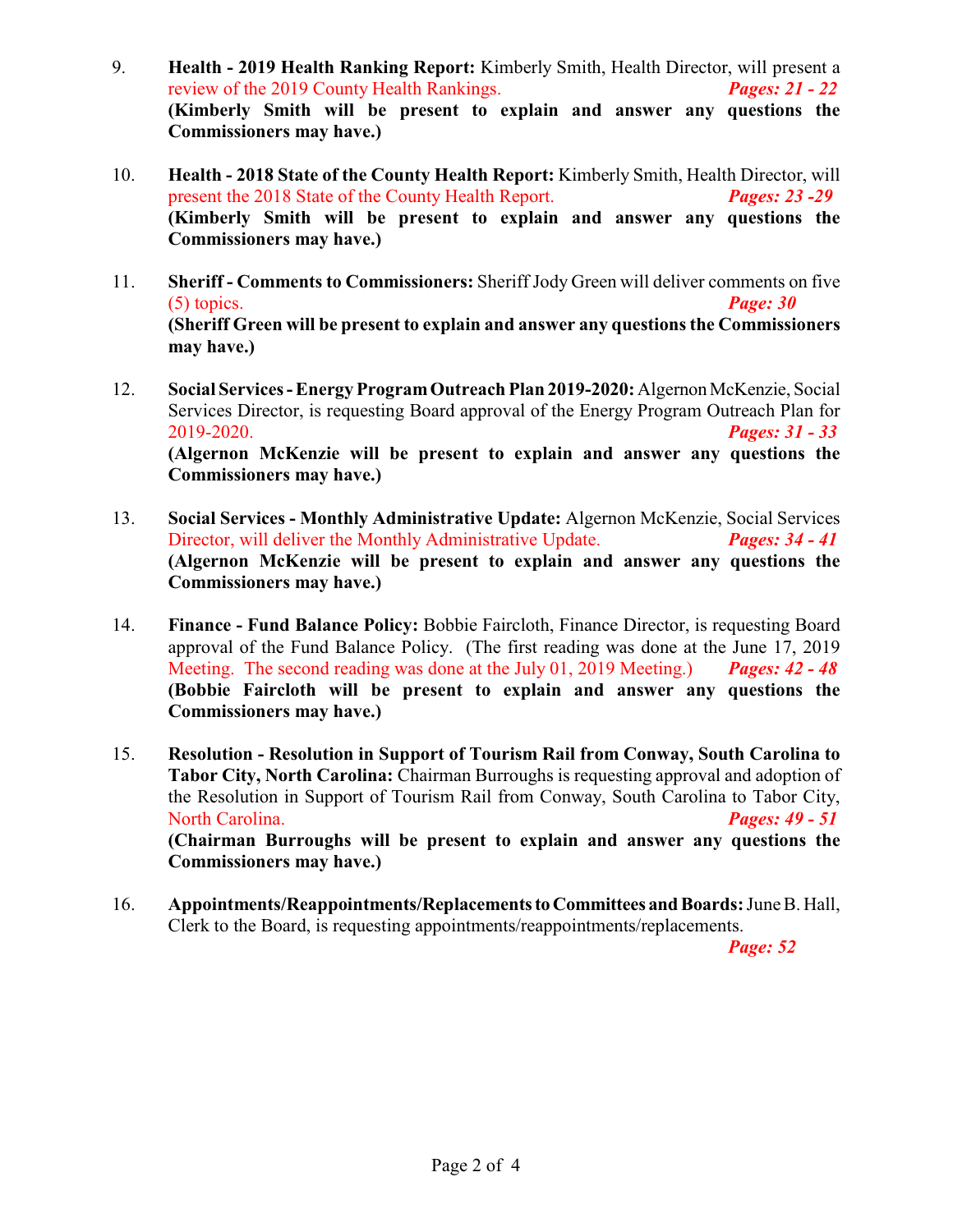| <b>COMMITTEE</b>                                                      | ZONE/<br>EB  | PERSON(S)                                        | <b>EXPIR.</b><br><b>DATE</b>   |
|-----------------------------------------------------------------------|--------------|--------------------------------------------------|--------------------------------|
| <b>Columbus County Department of Aging</b><br><b>Advisory Council</b> | I            | <b>Sherica Powell</b><br><b>Nathanial Lennon</b> | $06 - 30 - 2019$<br>06-30-2017 |
|                                                                       | $\mathbf{H}$ | <b>Robert Adams</b>                              | $06 - 30 - 2015$               |
|                                                                       |              | <b>Barbara Featherson</b>                        | 06-30-2016                     |
|                                                                       | III          | <b>Hattie Campbell</b>                           | 06-30-2015                     |
|                                                                       |              | <b>Raymond Shaw</b>                              | 06-30-2014                     |
|                                                                       | IV           | <b>Jimmy Stanley</b>                             | 06-30-2015                     |
|                                                                       |              | <b>Betty Ann Smith</b>                           | 06-30-2016                     |
|                                                                       | $\mathbf{V}$ | <b>Wilbur Chestnutt</b>                          | 06-30-2015                     |
|                                                                       |              | <b>Wanda Thompson</b>                            | 06-30-2016                     |
|                                                                       | <b>VI</b>    | <b>Barbara Wilson</b>                            | 06-30-2017                     |
|                                                                       |              | <b>Neil Smith</b>                                | $06 - 30 - 2020$               |
|                                                                       | <b>VII</b>   | <b>Tommy O. Gore</b>                             | 06-30-2016                     |
|                                                                       |              | <b>Doris Dockery</b>                             | 06-30-2016                     |
|                                                                       | <b>EB</b>    | <b>Commissioner Rep.</b>                         | 12-2018                        |
| <b>Animal Control Advisory Council</b>                                | I            | Vacant                                           |                                |
|                                                                       | III          | Vacant                                           |                                |
| Home and Community Care Block Grant for                               | $\mathbf{I}$ | <b>Sue Bell</b>                                  | 06-30-2019                     |
| <b>Aging Services Advisory Council</b>                                |              | <b>Betty Williamson</b>                          | 66                             |
|                                                                       |              | (Deceased)                                       | ,,                             |
|                                                                       | III          | <b>Richard Wilson</b>                            |                                |
|                                                                       | IV           | <b>Dan Watts</b>                                 | ,,                             |
| <b>Whiteville Planning Board/Board of</b><br><b>Adjustment</b>        | <b>EB</b>    | <b>Robert White</b>                              | 09-08-2018                     |

### **RECESS REGULAR SESSION and enter into COMBINATION MEETING of COLUMBUS COUNTY WATER and SEWER DISTRICTS I, II, III, IV and V BOARD MEETING:**

17. **Columbus County Water and Sewer Districts I, II, III, IV and V - Approval of Board Meeting Minutes:**

July 01, 2019 **Combination Meeting** of Columbus County Water and Sewer Districts I, II, III, IV and V Board Meeting **(5 sets)**

18. **Columbus County Water and Sewer District I - Meadow Wood Water System:** Harold Nobles, Public Utilities Director, is requesting Board approval to accept a private water system from Meadow Wood. *Pages: 53 - 55* **(Harold Nobles will be present to explain and answer any questions the Commissioners may have.)**